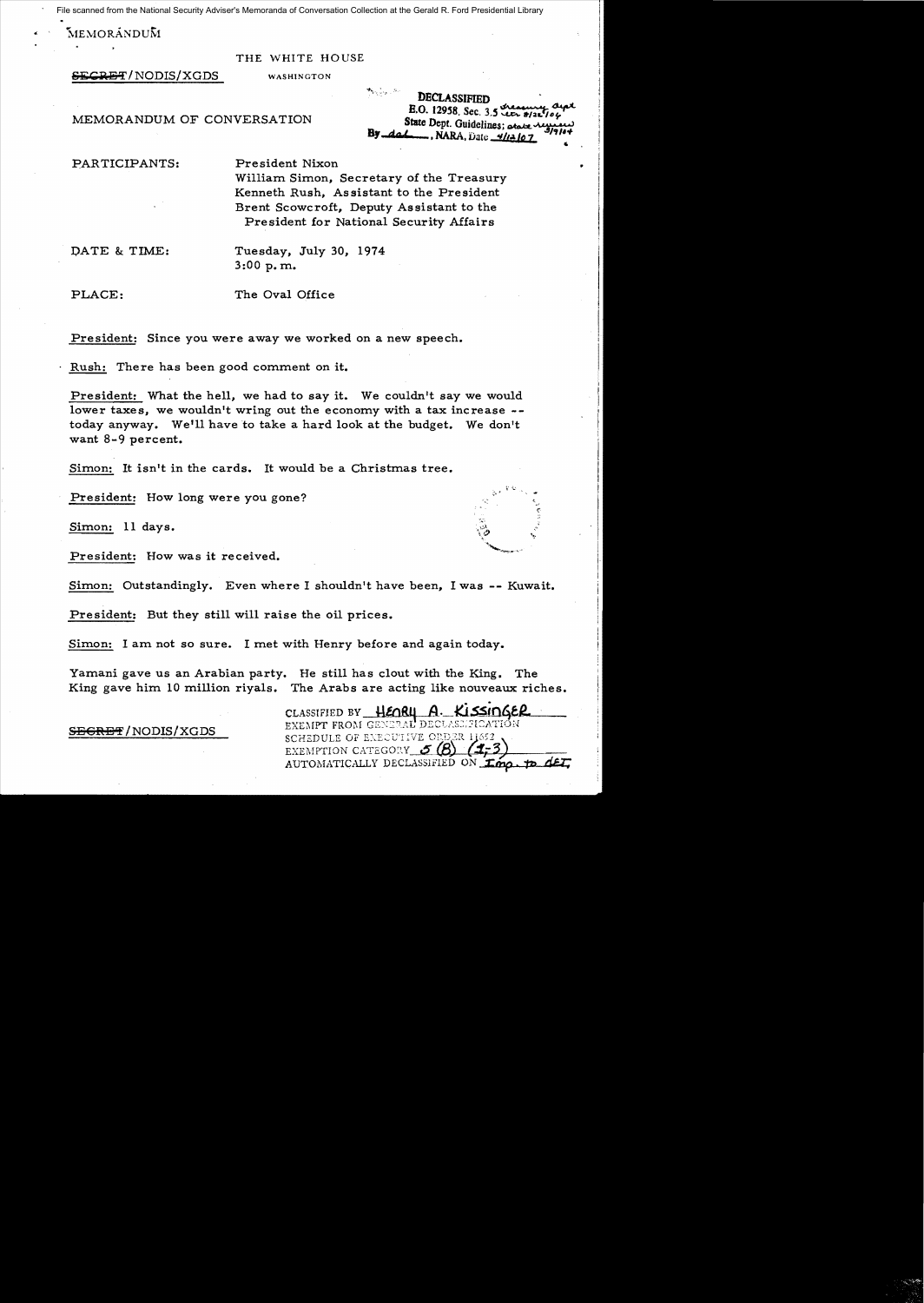# · i:i:C:a:.l' /NODIS/XGDS - 2

President: They are going basically for education, aren't they? They still need everything, but they are most concerned with personalities.

Simon: In Egypt they expected a financial messiah. At first there was disappointment, but then they understood. Sadat said to tell you he had made a decision about the Soviet Union: "I am going with you." I tried to steer clear of foreign policy.

President: Badat said he was betting on the U. S. and not on the Soviet Union..

Simon: Absolutely. But he said there would be a gap during the transition. Saudi Arabia will help, but it doesn't want to bear the whole burden.

President: Tell Kissinger to take a hard line with Allon. They get no blank check. Israeli security won't depend on a bit of sand. It depends upon (1) the restraint we can put on their potential enemies. (and we can do that only if we squeeze Israel a bit) and (2) our guarantee to Israel. If there is another war, aid will be cut off and everyone will oppose Israel.

Scowcroft: The Hill is talking about an increase for Israel and cuts for Egypt.

President: You ought to talk to them and point out the realities.

Simon: I gave your hard line to Israel. But I am not sure they believe we will really cut them back. I think Keating is getting the message through.

In my meeting with Schmidt he is very concerned with overall stability. The oil prices are a problem everywhere. Faisa1 says he has gone as far as he can without our help. The Shah is threatening to cut production.

President: He is our good friend, but he is playing a hard game on oil.

Simon: Faisal asks our help with the Shah. There is an internal fight in Saudi Arabia between those who want price cuts and those who wish to keep production up. Faisa1 really wants our help with the Shah.

In discussions with other Ministers I said Saudi Arabia has probably 150 years of production left, whereas Iran has only 15 years. Maybe Iran will build its industry and then when the oil runs out, they can take you and get the oil back.

SECRET/NODIS/XGDS

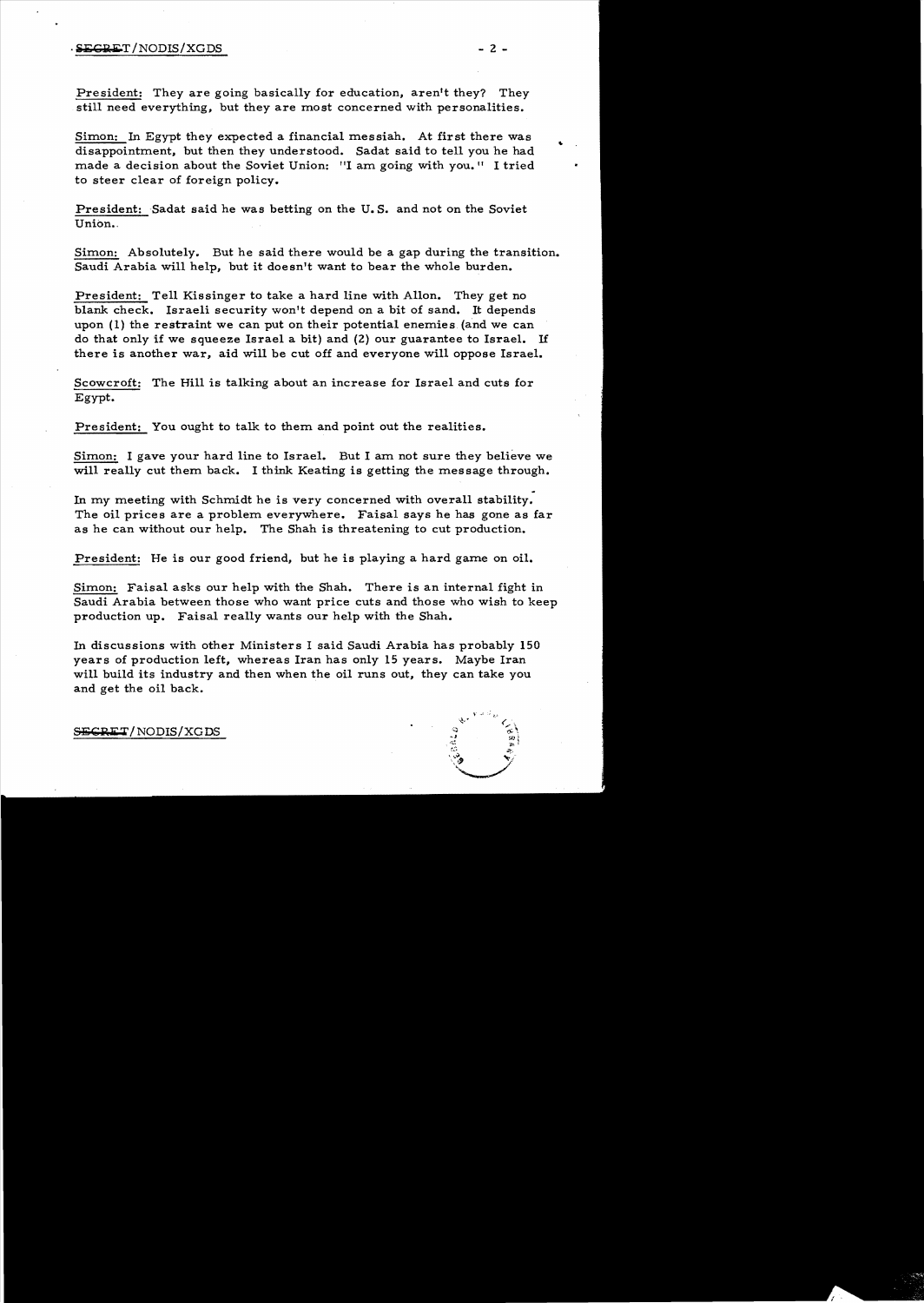# S:!36R:!3'T!NODIS!XGD5 - 3

President: We have to see what we can do. I will have to meet and talk with the Shah.

Simon: The Shah has us. No one will confront him. The producer nations are locking in the consumers and keeping them away from us. Schmidt said: IIIf the prices don't move down, I have to move against the companies and deal with the producers myself." This issue will ultimately require strong action by the United States.

President: Like what? This should be developed. We need discussion with you, Ken, Henry and Brent. Keep it small.

Simon: It is a terrible problem. I was not thinking so much of energy as of balance of payments. I am worried about production cuts. Thank heavens I went to Kuwait. I played pingpong.

President: Who is the real leader? Sadat?

Simon: Yes. But there is something wrong with their thinking about wanting more and more without putting their house in order.

President: We want to go all out for Egypt. Push hard for all we can get.

You didn't go to Syria?

Simon: No.

President: Asad is impressive.

Simon: The least impressive were the Saudis. The Kuwaitis have maybe more potential than Egypt.

President: Tell me about Europe. He is worried about the banks.

Simon: He is overboard on that. Maybe the misfortune of the Herzbank(? ) did some good; it evidences the situation.

With Giscard and Schmidt at the top, we have greater friendliness.

President: France will be better with Giscard.

Simon: We are making progress with them on gold. If it works out I would like to jump the gun on granting gold sales.



S<del>ECRET</del>/NODIS/XGDS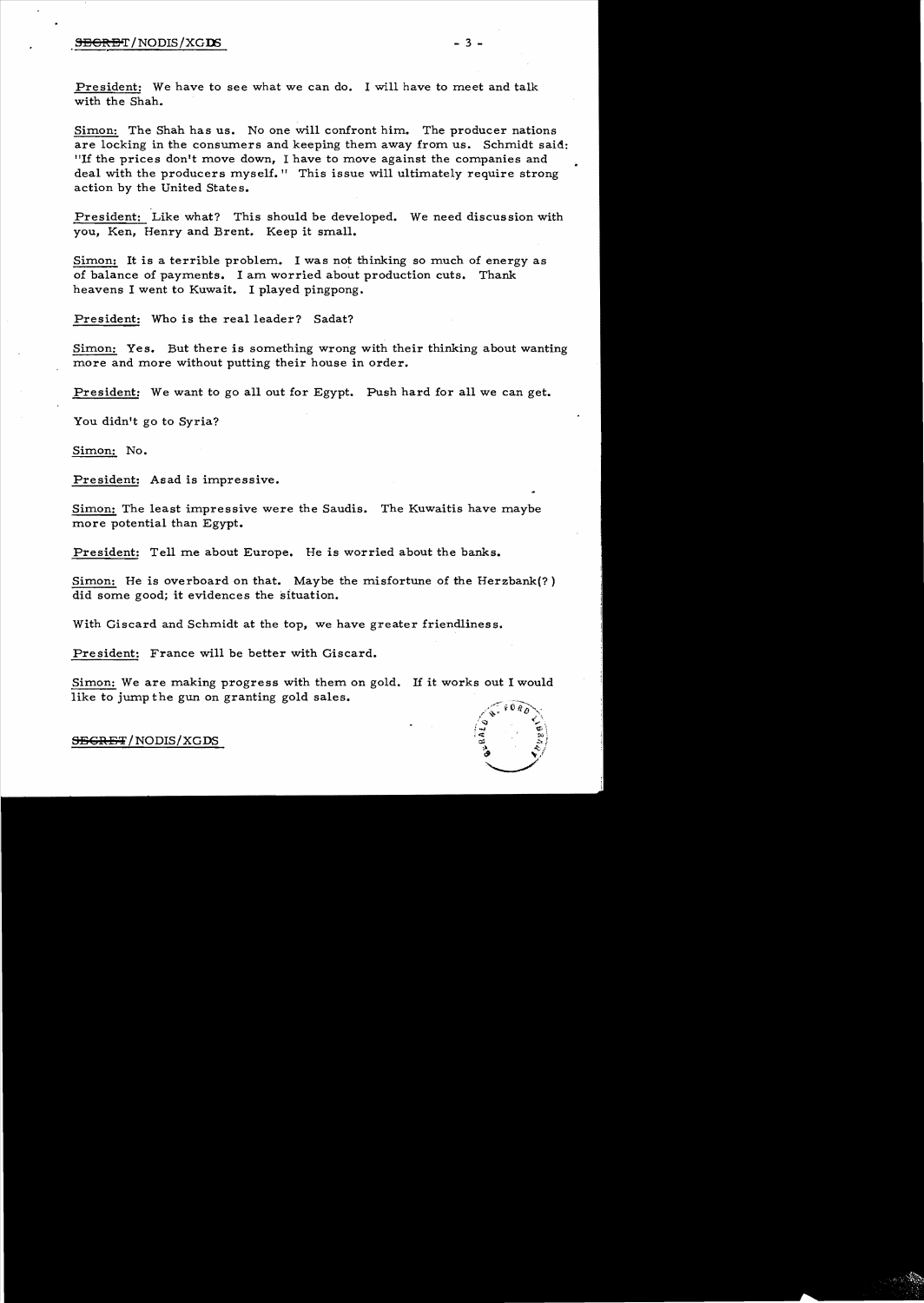### $SESREF/NODIS/XGDS$  - 4 -

President: Tell me about the Brits.

Simon: This government is more friendly than the last. I spent a lot of time with Healey.

President: Healey is a strong good friend.

Simon: I made an unscheduled stop in Italy on the plea of Volpe. Italy has severe but self-made problems.

President: Italy has no government. Rumor is a decent guy and he's trying --. but the Latins are unstructured without a dictator. Right now the great nations of the West must be united politically -- the lack of stability in the world sets everything loose.

In retrospect, Churchill was right about the southern tier. The same with Callipoli. (Discussion of World War I -- Verdun, the Spring 1918 offensive.) All of it could have been avoided had Gallipoli succeeded. Look at today. Portugal -- Spinola is good but the Communists are the only organized force. Franco is dying and who knows? Spain has a good bureaucracy. Europe must give up its fastidiousness and bring Spain back into Europe. If Spain goes, Italy goes. In Yugoslavia -- when Tito goes, the Soviets will make some kind of move. Greece and Turkey are so important because they are the rest of the southern tier. That is why going to Italy is important.

Simon: We will have to aid Italy before too long. I talked to Arthur Burns about a swap line. He is opposed, but I'll get it. Even if the new fiscal measures take, they will have problems.

President: We wouldn't trade places with any of them,even Germany. We will ride it out.

This inflation -- except for the wage push -- we will make it. Arthur shouldn't wait too long on a restrictive policy because the country wouldn't stand for it and we'd have \$10 billion spent for unemployment.

What do our opponents want?

Simon: They never get specific.

President: I have vetoed \$35 billion of bills in five years. We will playa tough line. No spending for a special interest -- it is not good if it raises prices for the people.



S<del>ECRET</del>/NODIS/XGDS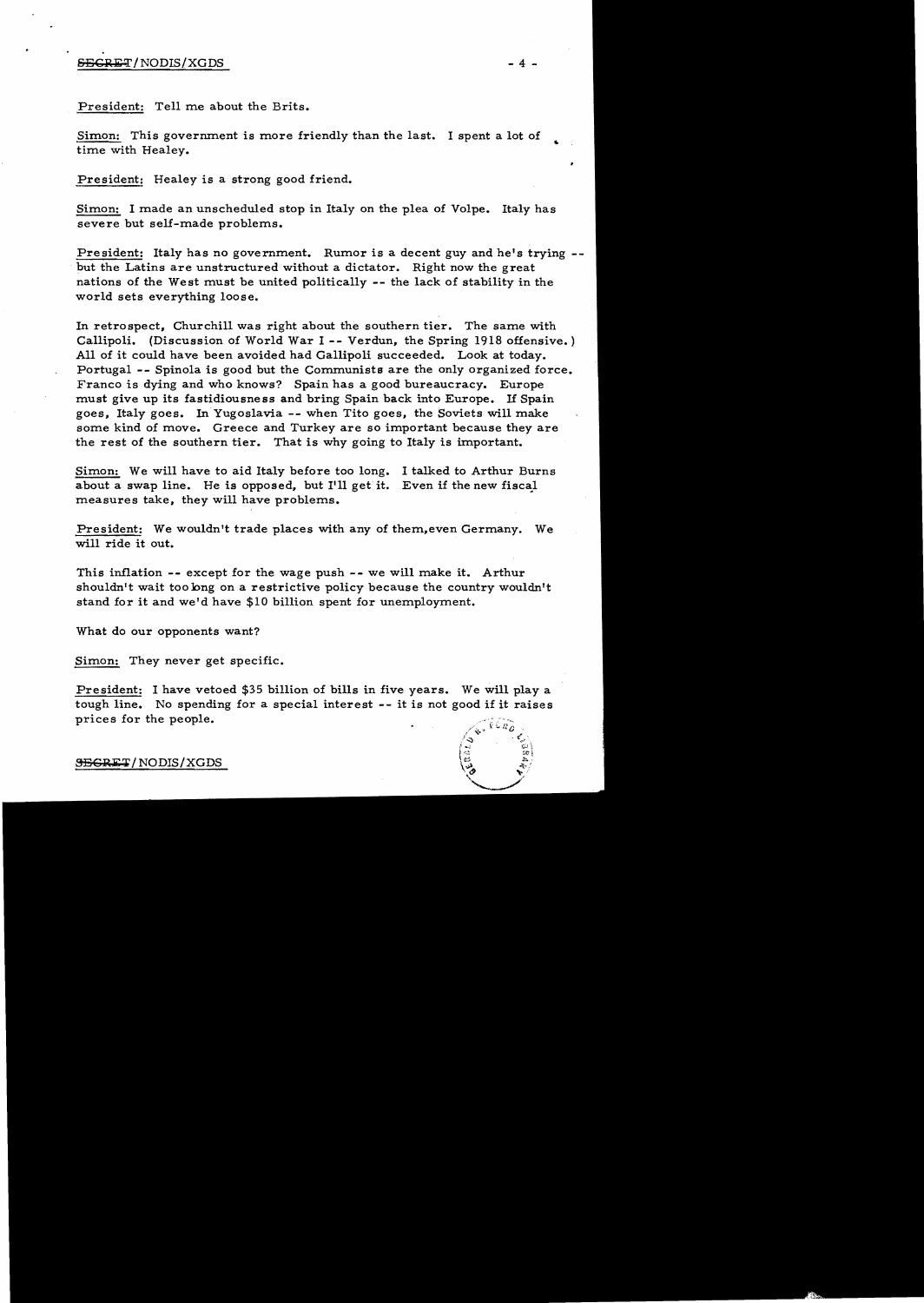# $S$ <del>ecres t</del> / NODIS/XGDS  $-5$  .

Is Burns keeping things too tight.

Simon: No, I think he is right.

President: A lot of people -- Dave Packard -- want to loosen some.

Rush: It would be bad psychology. People would think the Fed had given up.

President: We have a long-term, not a short-term strategy.

Simon: Two things will happen. We will get Arab investment in the U. S. Treasury certainly. Kuwait will also and Indonesia is. They know we have the best credit and they can invest with us directly and not drive the market price up. Buying gold will be deflationary.

President: Should we move it up?

Simon: In September I will talk again to the Europeans. We ought to get something for it from the Europeans.

President: I appreciate your leadership at Treasury. I know you and Roy have difficulties -- blown out of proportion. I have talked with Roy -- there is credit for all and if we lose, we all burn. You and Ken are good spokesmen. Roy has good insight. You and Roy sit down and talk it over and decide to work together. You are all good men and we must work together.

How high will unemployment go?

, ,,," 'U)

#### SEGRET/NODIS/XGDS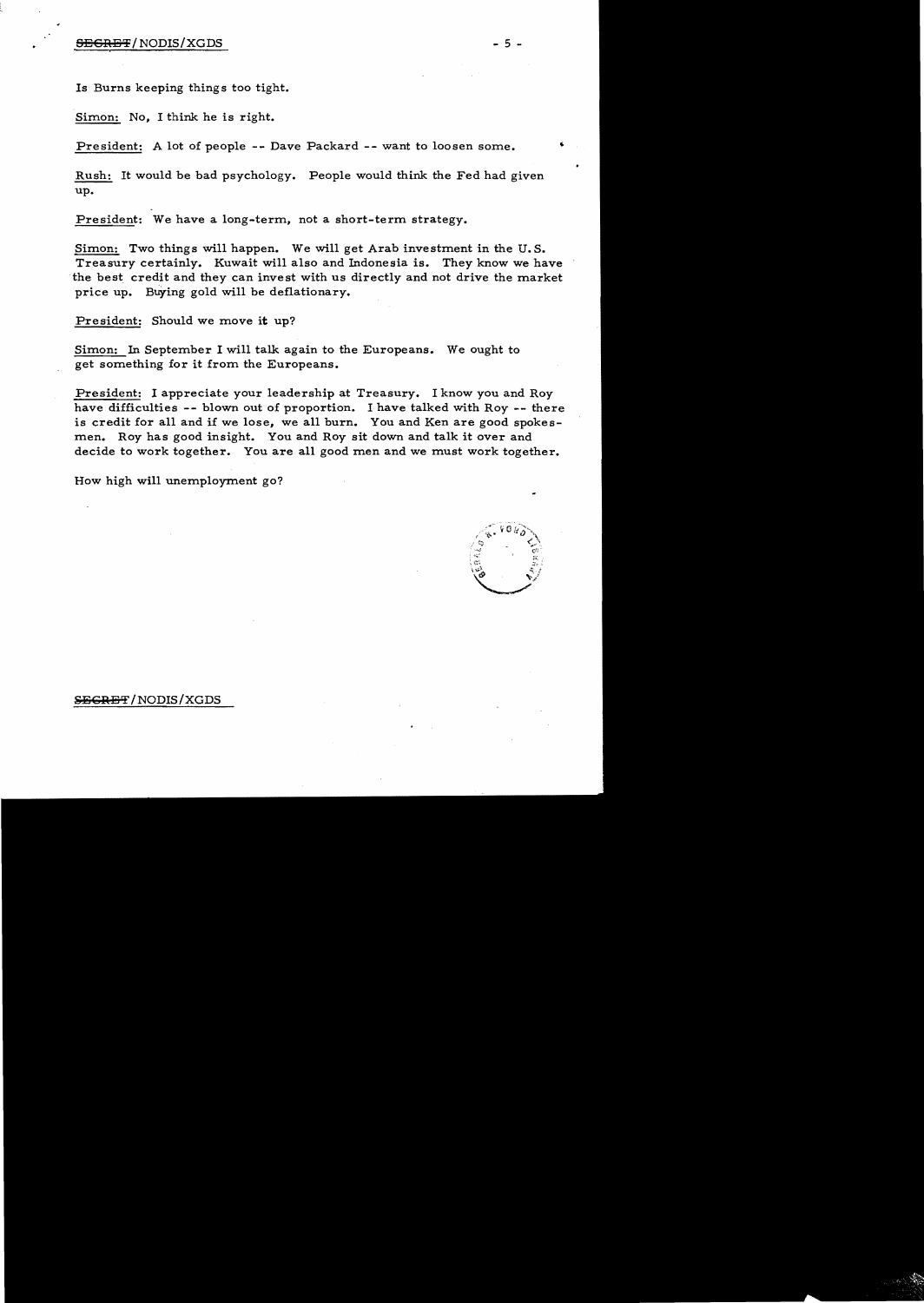P/Sumon / Rush  $1500 - 30$  fun ?  $P S$  - 70 pure und on  $-Fpec.$ Flan ans emmersed comment P What here, are had to say it. Conditions are would lower taxes, coordint was out every de (cook wicece - today anyony, We'll have to toto hard lorpete enlyet suit wint 8-9 % S Itmostiquecards, It would be a King then p Howlay game.  $\rightarrow$  loop Marguera How received<br>Ontstandingly, Evenwhere I hadden't have brain, I was - Knowant But the will wise in pris.  $\psi$ Linet w/kt S & tat thorodant Quit some opon Toly -Vero comme in S. Yournayer us an Ondon porto. He still kins clant of boughting pare bon 10 mil evito Avoir au centre bitainement une me P. They going howith for elementing avant clay? Silling on thing, but wort incerne d'passent Cadat Lond tellige he hal moledeman cleants U ; d quinq us / apron d trial to steer Close ff P. P Salot moderne bettig am US - nt 50 ? 5 absolutely. But he said there would be a gaz.<br>being a train - SA will help, but dome want to be ben a whole his li P. Tell K Take hard him as allow he blowned

DECLASSIFIED Tread Xtr NSC MEMO, 11/24/98, STATE DEPT. GUIDELINES State Review  $1/2$ , NARA, DATE  $\leq$ 19/07

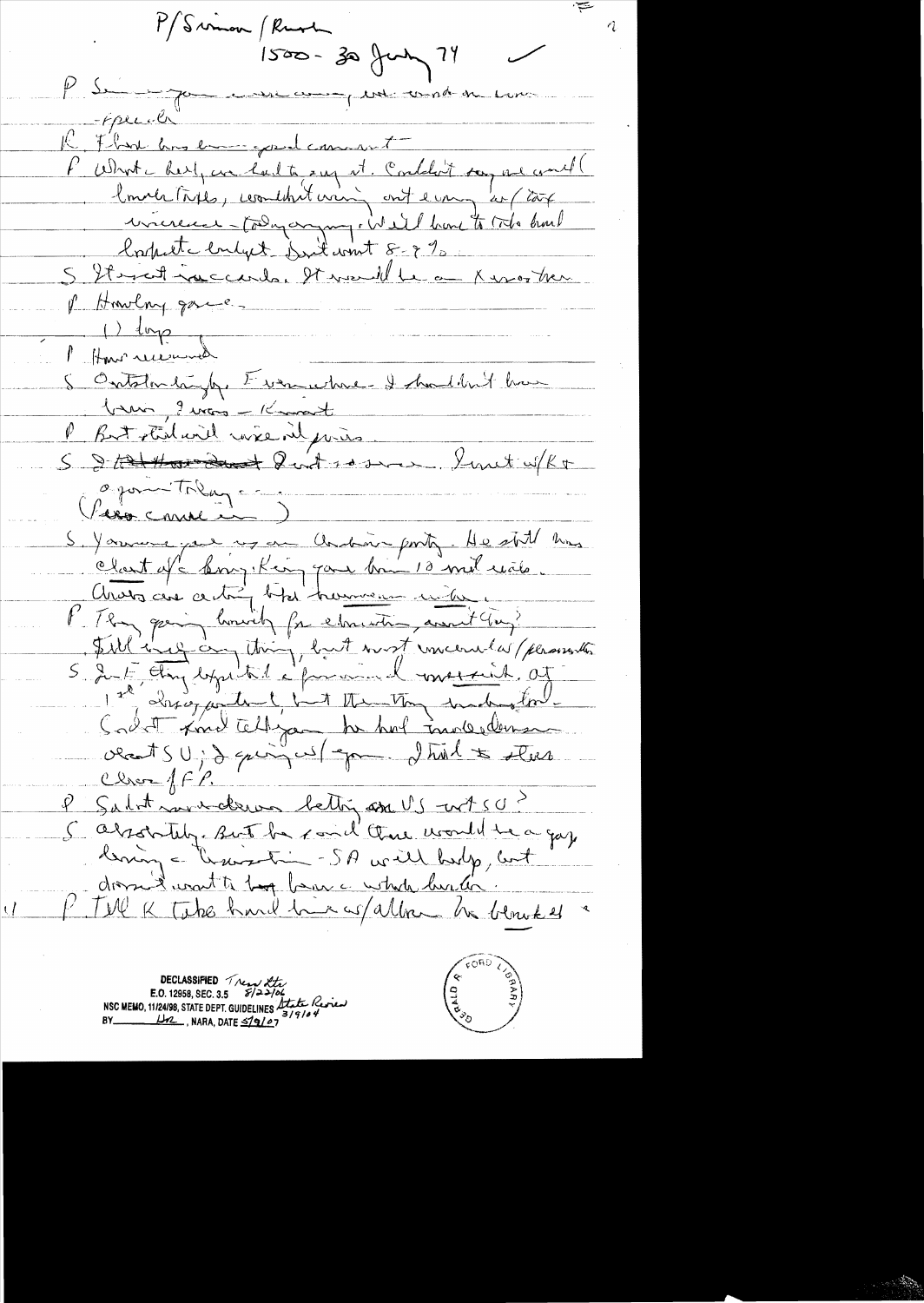$P - |$ and will Shich l'Arabi sommelle word diferrelare a fit france It lyonds upon (i) Restinint me can pril au chin potential bassines (+ use cando that only of we saywhere J- a cit + (2) Conventer to I, Spanalher war Oil citolien europeand part. you anytest to take to them + point and equitar S Jeans terme back lout tre But I wort send them lation we will wally wit them took. Sthink Keatin is getting - message tran her wanting w/ Schwedt (sof lebourg pary), be very concernel in cloudity- Oil fines and a function any whose Family supplies has gone on four or to can us to an toly. Pourfilmetre tailprobite in routerand people was SA. but those who would conte a those of to hay portale up. Ferral with would bely or choch. Au drew served stani knowstras & fait SA hos port 150 grs of production left, whereas Irong has omb 15 pro- Maybe Dann will birth to withting + Then where one were out, they can there tills you gan y get in bush Hime to ever what we can do I will have to meet  $w + \pi h \omega / 2$  State 5. Shoh has us the one will confract him. The producer mathoms one bothing in a consumer a heavy the may feel is detroit make M pries dont mor down 2 hours & more rémart à comparison du M/ probrais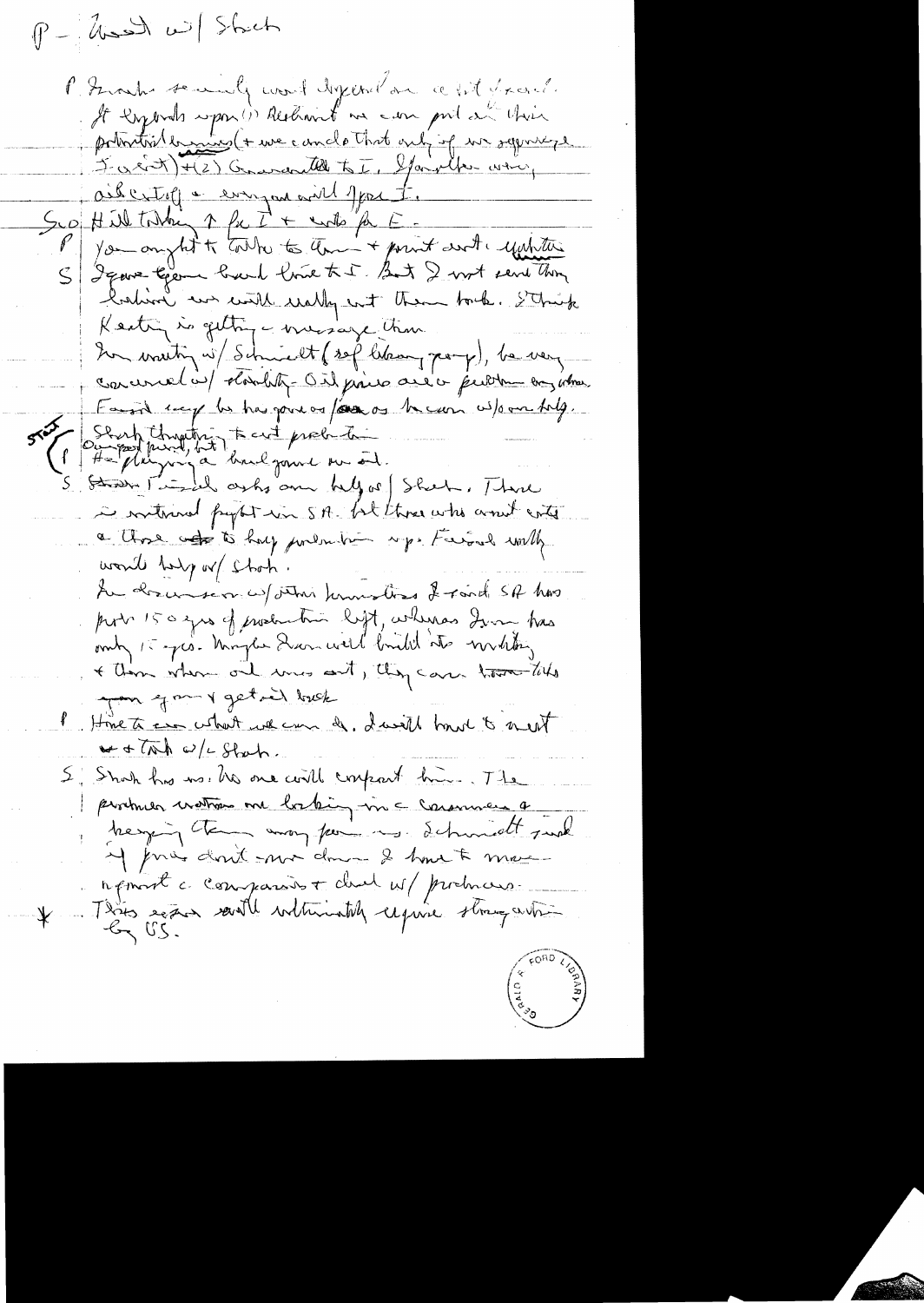1 Lies what? This should be clinelyzed. Q lieu mud discoursion est your Kon, Kt + Bent Key it mill. S It is truly produce 2 thinking wit so much P. Whenal linder ? Salot? S Yes But Chase is newally way we think the for i aubr: P Want & pallant prF. Prol trand for culme S No chat pe tissyin l'Oval à superiant 5 brust raquiment custes SA, Kurmartine home mayon von pointered oran E. P Tell me about Eure, A mericial estant bank.<br>S Als is andromader that: Dany the fortune of Harz book?)<br>S Als is andromader that: Dany the fortune of Harz book?)<br>C Concerned to Sodranielt and comparation.<br>C Common with the Tell hard and let S This gost is vive friendly than look. Spent looky F Hiverby a stangered final. And on plushing.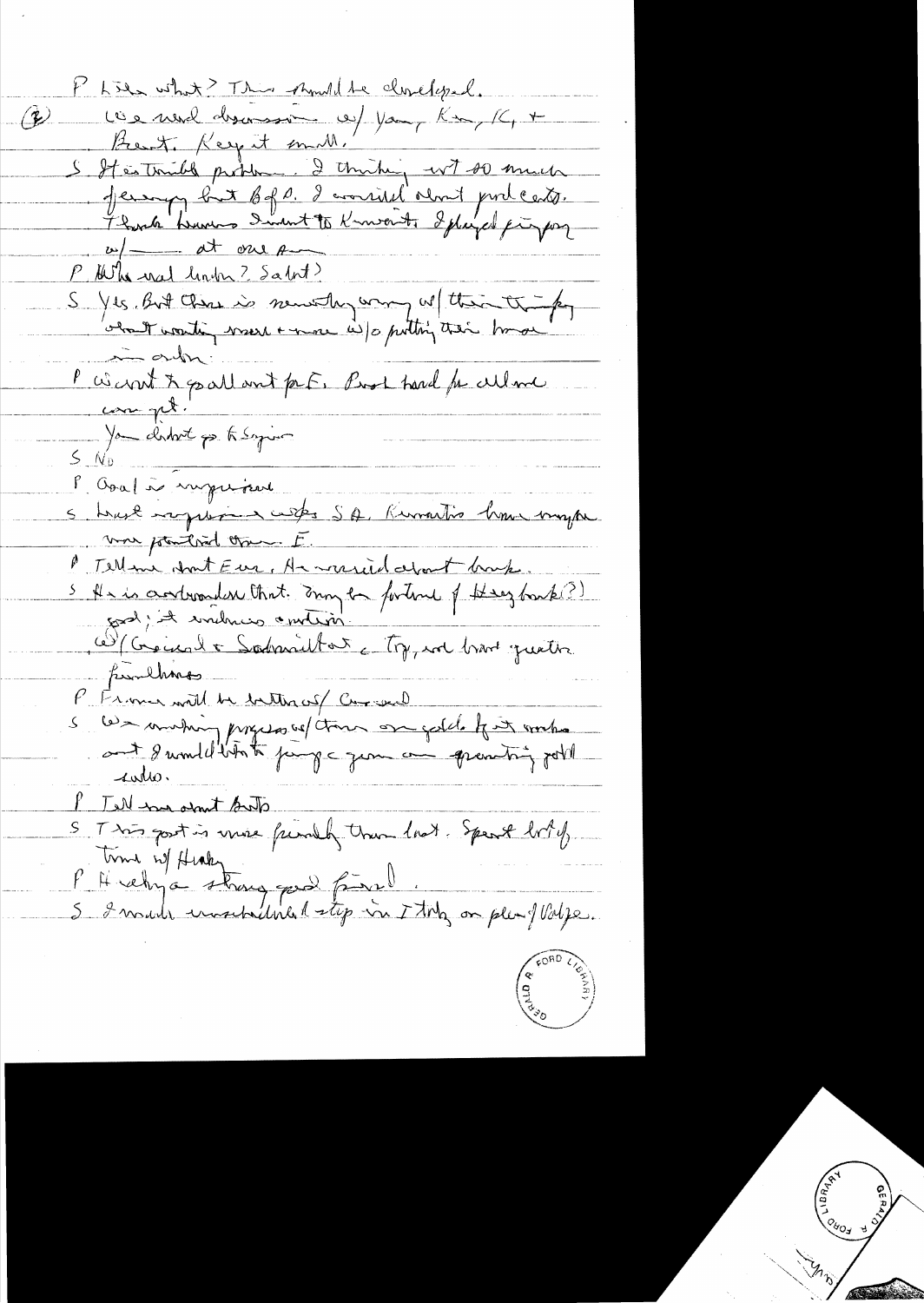It by his service, but seif made problems. P. Statz bins we good hammer a decent guy + tying-but Hus, batimo un emphartment is la cliente Right wave great motions of Eure West must le minuted prédirielly - la 12 j rénéality world rect eight what santherne Très - Amn ces (Cullyon) ( Resman of WWI - Verching , Spring 1918 of Moster Oll could have been arounded bond Gallysoli successible hook today. Portugal - Sprodis cased but Crustes only againsid pare. Franço diginz + who knows, Spain Ans good businary. Em soustgive my its fresentrains a bij sprin borch viert E'us. 9) entil moto some drived of conner, business of Turking something cause they went of Servitive Trin That arting going to story important S we will have to each starty information (may ) Talked to within Broadcout several line. At Nopport, but Il jet it Evri 4 uni point massives tobe, they add time ports. P, W-immediat trouble with my of them, were Germany les - will will it ant. This inflitun - except for wage paroh - we will nearbe it. autom shouldn't count to lang in notwiting porting brange country counter thank for it + will have "TO had for warmplayment. What do an opportunity would Stray music perform P dans vitral<sup>8</sup>35 toil ploite un 5 juin 100 eville plan a tomp time. Un sponding face special c. people.